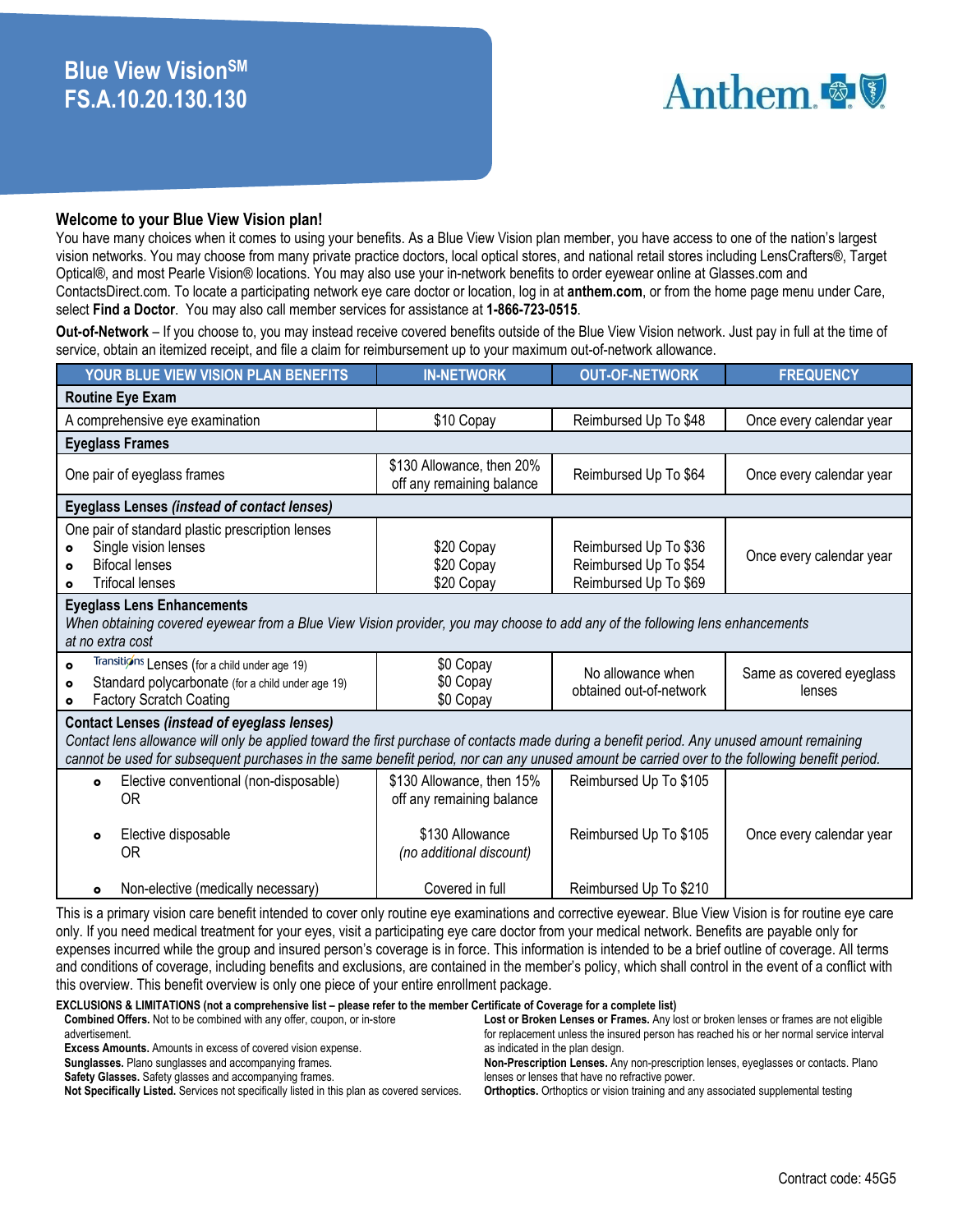| OPTIONAL SAVINGS AVAILABLE FROM BLUE VIEW VISION IN-NETWORK PROVIDERS ONLY                                                                                                                            | <b>In-Network Member Cost</b><br>(after any applicable copay)                                                                                                                                                                                                                                                                                                                                                                                                                                            |                                                                                                               |
|-------------------------------------------------------------------------------------------------------------------------------------------------------------------------------------------------------|----------------------------------------------------------------------------------------------------------------------------------------------------------------------------------------------------------------------------------------------------------------------------------------------------------------------------------------------------------------------------------------------------------------------------------------------------------------------------------------------------------|---------------------------------------------------------------------------------------------------------------|
| <b>Retinal Imaging</b> – at member's option, can be performed a time of eye exam                                                                                                                      |                                                                                                                                                                                                                                                                                                                                                                                                                                                                                                          | Not more than \$39                                                                                            |
| Eyeglass lens upgrades<br>When obtaining eyewear from a Blue View Vision<br>provider, you may choose to upgrade your new eyeglass<br>lenses at a discounted cost. Eyeglass lens copayment<br>applies. | Transitions lenses (Adults)<br>$\bullet$<br>Standard Polycarbonate (Adults)<br>$\bullet$<br>Tint (Solid and Gradient)<br>$\bullet$<br><b>UV Coating</b><br>$\bullet$<br>Progressive Lenses <sup>1</sup><br>$\bullet$<br>Standard<br>$\bullet$<br>Premium Tier 1<br>$\bullet$<br>Premium Tier 2<br>$\bullet$<br>Premium Tier 3<br>$\bullet$<br>Anti-Reflective Coating?<br>$\bullet$<br>Standard<br>$\bullet$<br>Premium Tier 1<br>$\bullet$<br>Premium Tier 2<br>$\bullet$<br>Other Add-ons<br>$\bullet$ | \$75<br>\$40<br>\$15<br>\$15<br>\$65<br>\$85<br>\$95<br>\$110<br>\$45<br>\$57<br>\$68<br>20% off retail price |
| <b>Additional Pairs of Eyeglasses</b><br>Anytime from any Blue View Vision network provider                                                                                                           | <b>Complete Pair</b><br>$\bullet$<br>Eyeglass materials purchased separately<br>۰                                                                                                                                                                                                                                                                                                                                                                                                                        | 40% off retail price<br>20% off retail price                                                                  |
| <b>Eyewear Accessories</b>                                                                                                                                                                            | Items such as non-prescription sunglasses, lens cleaning<br>supplies, contact lens solutions, eyeglass cases, etc.                                                                                                                                                                                                                                                                                                                                                                                       | 20% off retail                                                                                                |
| Contact lens fit and follow-up<br>A contact lens fitting and up to two follow-up visits are<br>available to you once a comprehensive eye exam has<br>been completed.                                  | Standard contact lens fitting <sup>3</sup><br>$\bullet$<br>Premium contact lens fitting <sup>4</sup><br>$\bullet$                                                                                                                                                                                                                                                                                                                                                                                        | Up to \$55<br>10% off retail price                                                                            |
| <b>Conventional Contact Lenses</b>                                                                                                                                                                    | Discount applies to materials only<br>$\bullet$                                                                                                                                                                                                                                                                                                                                                                                                                                                          | 15% off retail price                                                                                          |

 $1$  Please ask your provider for his/her recommendation as well as the available progressive brands by tier.

<sup>2</sup> Please ask your provider for his/her recommendation as well as the available anti-reflective brands by tier.

<sup>3</sup> Standard fitting includes spherical clear lenses for conventional wear and planned replacement. Examples include but are not limited to disposable and frequent replacement.

4 Premium fitting includes all lens designs, materials and specialty fittings other than standard contact lenses. Examples include but are not limited to toric and multifocal.

Cannot be combined with any other offer. Discounts are subject to change without notice. Discounts are not covered benefits under your vision plan and will not be listed in your certificate of coverage. Discounts will be offered from in-network providers except where State law prevents discounting of products and services that are not covered benefits under this plan. Discounts on frames will not apply if the manufacturer has imposed a no discount on sales at retail and independent provider locations.

Some of our in-network providers include:

|                                                                                                                                                    | <b>INDEPENDENT</b><br><b>PROVIDER</b><br><b>NETWORK</b> | + LENSCRAFTERS'              | <b>PEARLE</b><br>EOOIE   | <b>O OPTICAL</b>  |                       |
|----------------------------------------------------------------------------------------------------------------------------------------------------|---------------------------------------------------------|------------------------------|--------------------------|-------------------|-----------------------|
| Online stores:                                                                                                                                     |                                                         |                              |                          |                   |                       |
| <b>GLASSES</b> &                                                                                                                                   |                                                         | contactsdirect 1800 contacts | LENSCRAFTERS VO OOPTICAL |                   | Pay-Bar               |
| glasses.com                                                                                                                                        | contactsdirect.com                                      | 1800contacts.com             | lenscrafters.com         | targetoptical.com | ray-ban.com/insurance |
| ADDITIONAL SAVINGS AVAILABLE THROUGH ANTHEM'S SPECIAL OFFERS PROGRAM                                                                               |                                                         |                              |                          |                   |                       |
| Savings on items like additional eyewear after your benefits have been used, non-prescription sunglasses, hearing aids and even LASIK laser vision |                                                         |                              |                          |                   |                       |
| correction surgery are available through a variety of vendors. Just log in at anthem.com, select discounts, then Vision, Hearing & Dental.         |                                                         |                              |                          |                   |                       |

Discounts cannot be used in conjunction with your covered benefits.

#### **OUT-OF-NETWORK**

If you choose to receive covered services or purchase covered eyewear from an out-of-network provider, network discounts will not apply and you will be responsible for payment of services and/or eyewear materials at the time of service. Please complete an out-of-network claim form and submit it along with your itemized receipt to the fax number, email address, or mailing address below. To download a claim form, log in at **anthem.com**, or from the home page menu under Support select Forms, click Change State to choose your state, and then scroll down to Claims and select the Blue View Vision Out-of-Network Claim Form. You may instead call member services at 1-866-723-0515 .to request a claim form.

> **TO FAX:** 866-293-7373<br>**TO EMAIL:** oonclaims@ev **TO EMAIL:** [oonclaims@eyewearspecialoffers.com](mailto:oonclaims@eyewearspecialoffers.com)<br> **TO MAIL:** Blue View Vision **Rlue View Vision** Attn: OON Claims P.O. Box 8504 Mason, OH 45040-7111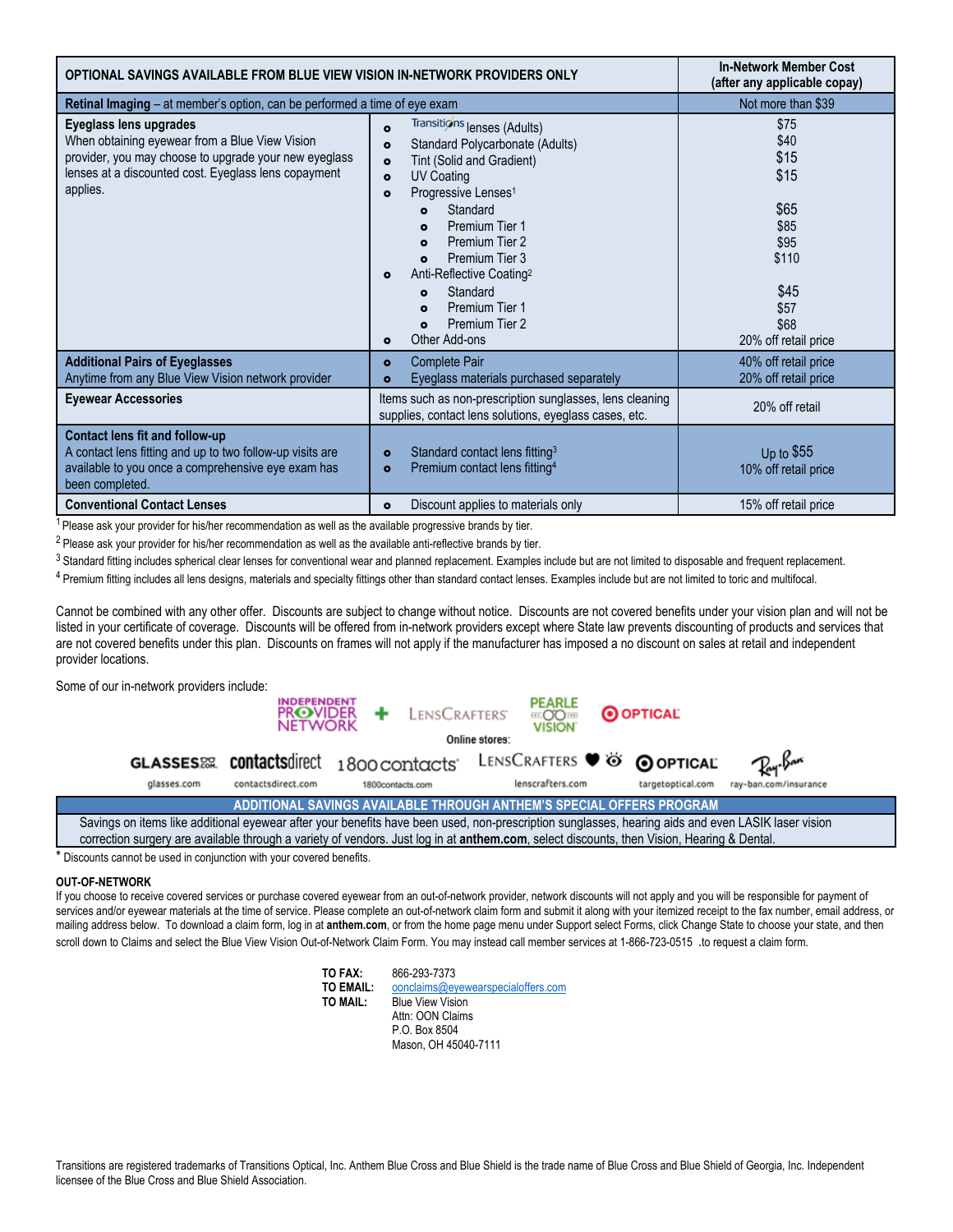## **Get Help in Your Language**

#### **Curious to know what all this says? We would be too. Here's the English version:**

You have the right to get this information and help in your language for free. Call the Member Services number on your ID card for help. (TTY/TDD: 711)

Separate from our language assistance program, we make documents available in alternate formats for members with visual impairments. If you need a copy of this document in an alternate format, please call the customer service telephone number on the back of your ID card.

### **Spanish**

Tiene el derecho de obtener esta información y ayuda en su idioma en forma gratuita. Llame al número de Servicios para Miembros que figura en su tarjeta de identificación para obtener ayuda**.** (TTY/TDD: 711)

### **Amharic**

ይህንን መረጃ እና እገዛ በቋንቋዎ በነጻ እገዛ የማግኘት መብት አልዎት። ለእገዛ በመታወቂያዎ ላይ ያለውን የአባል አገልግሎቶች ቁጥር ይደውሉ። (TTY/TDD: 711)

### **Arabic**

یحق لك الحصول على هذه المعلومات والمساعدة بلغتك مجانًا. اتصل برقم خدمات الأعضاء الموجود على بطاقة التعریف الخاصة بك للمساعدة (:711TDD/TTY(

#### **Chinese**

您有權使用您的語言免費獲得該資訊和協助。請撥打您的 ID 卡上的成員服務號碼尋求協助。(TTY/TDD: 711)

#### **Farsi**

شما این حق را دارید که این اطلاعات و کمکها را به صورت رایگان به زبان خودتان دریافت کنید. برای دریافت کمک به شماره مرکز خدمات اعضاء که بر روی کارت شناساییتان درج شده است، تماس بگیرید.(711 :TDD/TTY (

### **French**

Vous avez le droit d'accéder gratuitement à ces informations et à une aide dans votre langue. Pour cela, veuillez appeler le numéro des Services destinés aux membres qui figure sur votre carte d'identification. (TTY/TDD: 711)

### **German**

Sie haben das Recht, diese Informationen und Unterstützung kostenlos in Ihrer Sprache zu erhalten. Rufen Sie die auf Ihrer ID-Karte angegebene Servicenummer für Mitglieder an, um Hilfe anzufordern. (TTY/TDD: 711)

### **Gujarati**

તમેતમારી ભાષામાંમફતમાંઆ માહિતી અનેમદદ મેળવવાનો અધિકાર ધરાવો છો. મદદ માટેતમારા આઈડી કાર્ડ પરના મેમ્બર સર્વિસ નંબર પર કોલ કરો. (TTY/TDD: 711)

### **Haitian**

Ou gen dwa pou resevwa enfòmasyon sa a ak asistans nan lang ou pou gratis. Rele nimewo Manm Sèvis la ki sou kat idantifikasyon ou a pou jwenn èd. (TTY/TDD: 711)

### **Hindi**

आपके पास यह जानकारी और मदद अपनी भाषा में मुफ़्त में पुरापत करने का अधकािर है। मदद के लएि अपने ID कारुड पर सदसुय सेवाएँ नंबर पर कॉल करें। (TTY/TDD: 711)

### **Japanese**

この情報と支援を希望する言語で無料で受けることができます。支援を受けるには、IDカードに記載されているメンバーサービス番号に電話 してください。(TTY/TDD: 711)